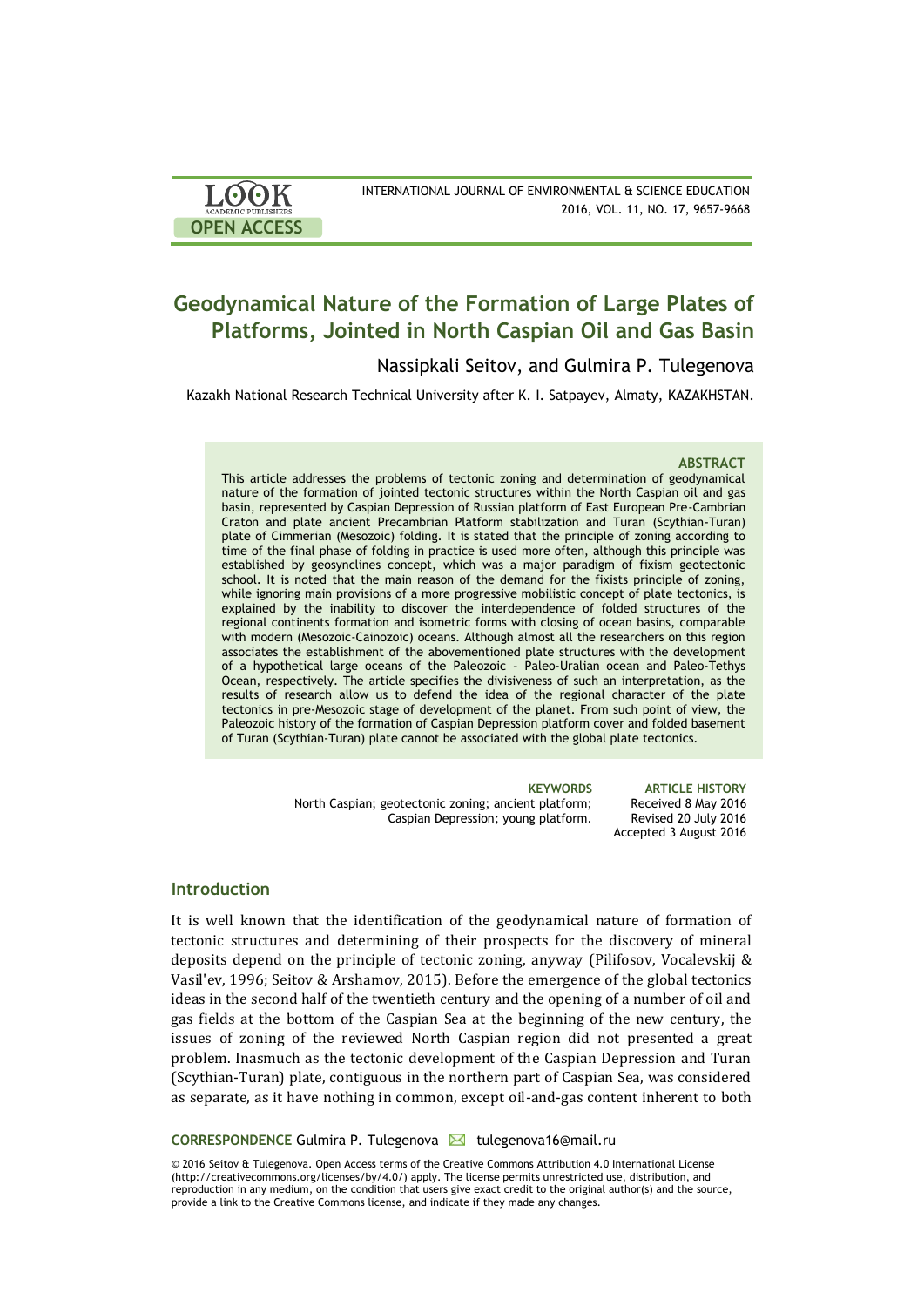structures (Antipov et al., 2015; Daukeev et al., 2002). The need for "conjoint consideration" of structures in this region and ascertainment of geodynamical nature of formation of "near-border structures" of the two plates have began with the discovery of hydrocarbon deposits in the Caspian Sea. Even the appearance of the phrase "North and Middle Caspian" in geological literature is caused by the discovery of oil fields at the bottom of marine basin and the need for search new objects in this region – in the suture zone of the Caspian Depression of ancient East European platform and Turan (Scythian-Turan) young epi-Paleozoic plate. The need for exploration and discovery of new oil and gas fields in the northern part of the Caspian Sea determines the importance of issues relating elucidation of the geological history of the formation of the abovementioned major tectonic elements of the earth's crust. These elements are contiguous within the reviewed region, where potential oil and gas fields of the regional and local scale should be.

Now, almost all of the researchers of North Caspian region conduct a tectonic zoning of this area of the earth's crust, where young and ancient platforms join, from the perspective of the main provisions of lithosphere plate tectonics (Kuandykov & Matloshinskij, 2015; Kusanov, 2015). Thus, not only the geotectonic nature of young Turan (Scythian-Turan) epi-Paleozoic plate is considered, but also a geotectonic nature of the formation of the sedimentary cover of the Caspian Depression, which is part of the East European Craton of Precambrian stabilization. There is no doubt that crucial role in the formation of the sedimentary cover of Turan (Scythian-Turan) young plate belongs to global plate tectonics since the Mesozoic and discovery of Mesotethys, which formed Jurassic-Neogene sequences of the sedimentary cover of the plate as a whole, and its "North Caspian edge", in particular. As for the geodynamical (tectonic) nature of the Caspian Depression, it should be regarded as continental ancient structure, in the formation of which the role of plate tectonics is absent. Following conclusion is suggested:

a) the discrepancy between the configurations of the Caspian Depression and hypothetic Paleo-Uralian Ocean, whose opening and closing are expected to form Phanerozoic (Neoproterozoic-Phanerozoic) depression cover;

b) results of an ophiolite zones study of one of the authors of this article conducted in the southern part of the Ural Paleozoic folded structure (Mugodzhar Hills) and throughout the Kazakh folded region as a whole, showed that the plate tectonics in the Paleozoic stage of development of the planet had a regional character. Thus, opening and closing of the Ural-Mugodzhar micro oceans could not affect the formation of the cover of Caspian Depression, which is characterized by solid size and isometric configuration. The latter fact, i.e. the idea of a regional scale of plate tectonics in the Paleozoic (Neoproterozoic-Paleozoic) stage of development of the planet is a contribution to the development of geography, as opposed to its global scale.

### **Literature Review**

Before the advent of plate tectonics ideas, geotectonic nature of Caspian Depression, as well as Turan (Scythian-Turan) plate traditionally have been viewed from the perspective of the geosynclinal theory and, accordingly, tectonic zoning of these structures was based on the principle of determining the time of the final phase of folding (Avrov et al., 1962; Bulekbaev et al., 1967; Gareckij et al., 1962). A second group of researchers (Ajzenshtdat et al., 1967; Kunin & Sopozhnikov, 1964; Bulat, 2016)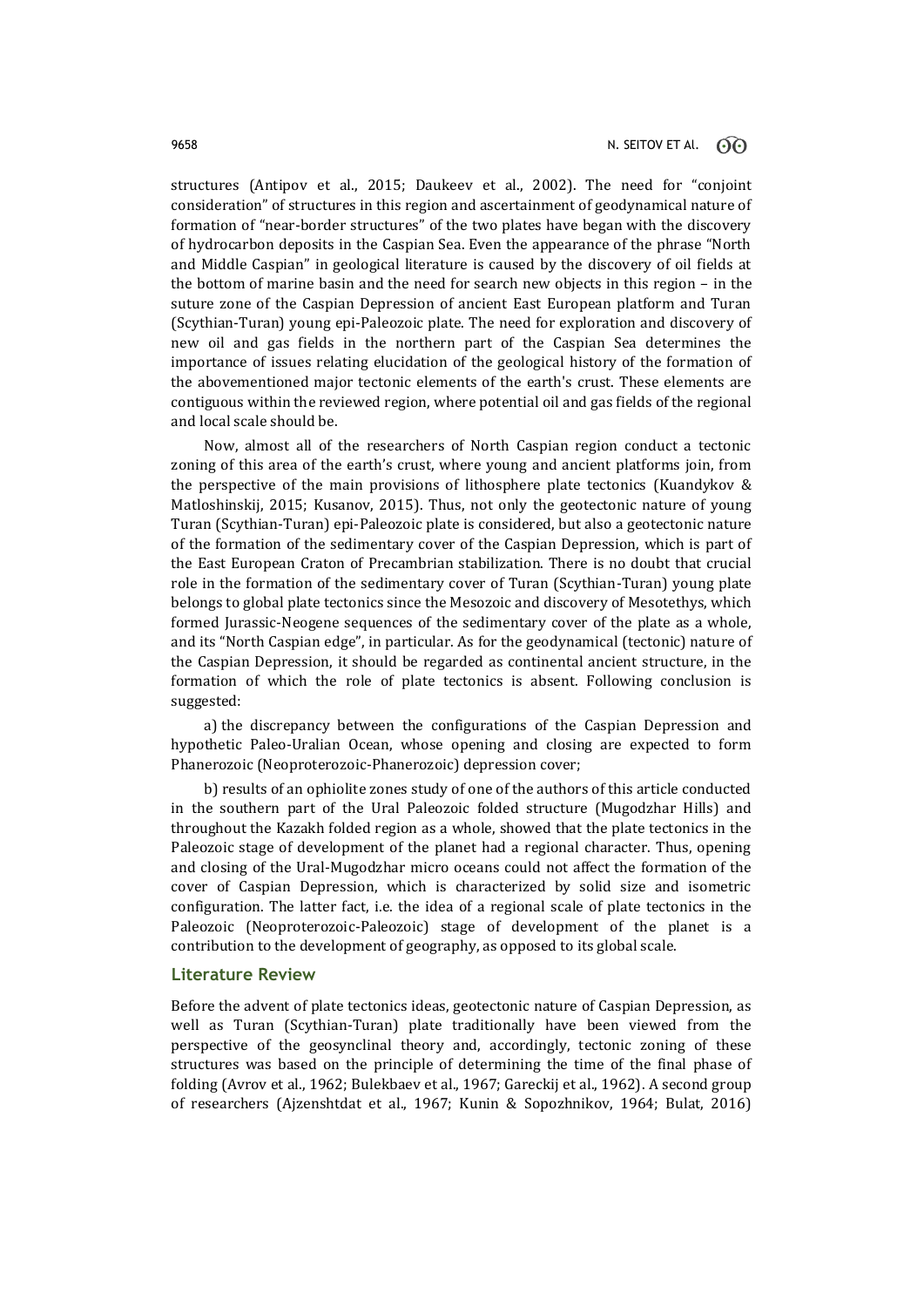#### 60 INTERNATIONAL JOURNAL OF ENVIRONMENTAL & SCIENCE EDUCATION 9659

explains the geotectonic nature of the formation of near-border flanks between the ancient and young platforms, where the largest hydrocarbon deposits are concentrated, by the manifestation of intercontinental rifting or aulacogens deposits in continental crust. With the appearance of plate tectonics ideas, many researchers have changed their views "on mobilistic way" and have begun concentrating their palinspastic constructions on the lateral movement of huge lithosphere plate on huge distances (Amelin et al., 2015; Zonenshajn, Kuz'min & Natapov, 1990; Pilifosov, Vocalevskij & Vasil'ev, 1996). These researchers associated the formation of Paleozoic structures, including the structures of the North Caspian region, with the interaction of the East-European-Turan, Kazakhstan and African continental plates and the Ural (Ural-Tien Shan) paleocean and Paleo-Tethys. The next group of researchers (Zholtaev & Kuandykov, 1999; Nursultanova, 2003; Hain & Lobkovskij, 1990) concedes the influence of so-called "two-levelplate tectonics" in the development of Paleozoic structures of the region, somehow trying to link the formation of regional folded structures of the continent with a global plate tectonics in the Paleozoic. According to this view, laterally directed movement of the lithosphere tectonic blocks occurs at different levels and at different scales – globally on the asthenosphere level, on a regional scale – on the surface of the so-called crustal asthenosphere. Kazakh scientists (Avdeev, 1984; Seitov, 2008a, 2008b) defend the regional nature of plate tectonics in the Paleozoic (Neoproterozoic-Paleozoic) at its global manifestation in the Mesozoic-Cenozoic, based on the study of ophiolitic zones of Paleozoic, which shows the existence of the oceanic crust in the geological past of the Earth. Such a suggestion is made as a result of systematic and comprehensive study of the characteristics of ophiolitic zones of Kazakh fold region of Central Asian Orogenic Belt. It is explained as a geological object from the perspective of the evolutionary nature of the planet development. From such a standpoint, the history of the formation of Paleozoic platform cover of the Caspian Depression and Paleozoic folded basement of Turan (Scythian-Turan) plate cannot be connected with the opening and closing of such hypothetical major Paleozoic oceans, as Paleo-Uralian Ocean and Paleo-Tethys, respectively.

### **Aim of the study**

Consider tectonic zoning and geodynamical nature of tectonic structures in the North Caspian region.

### **Research questions**

What does "passive margin" mean?

## **Method**

"North Caspian" is the subject matter of this article. It covers the southern piece of the East European Craton, presented by the southern part of the Caspian Depression, and the northern part of epi-Hercynian Turan (Scythian-Turan) plate edging it from the south and southeast. Above-noted edge is represented by a continuous band, which crosses the Caspian Sea from the north-west to south-east along the azimuth of 110°- 120° (Figure 1). The width of this band ranges from 60 to 100 km. One of the researchers of the North and Middle Caspian Murzin Sh. M. calls it "Bozashinsk-Mangyshlak elevation system" (Murzin, 2010), while a group of Kazakh oil geologists distinguishes this band as "Bozashinsk diastrophism system" of North-Caspian uplift in the Paleozoic (Marabaev et al., 2005). According to Murzin Sh. M., "East-Manychesk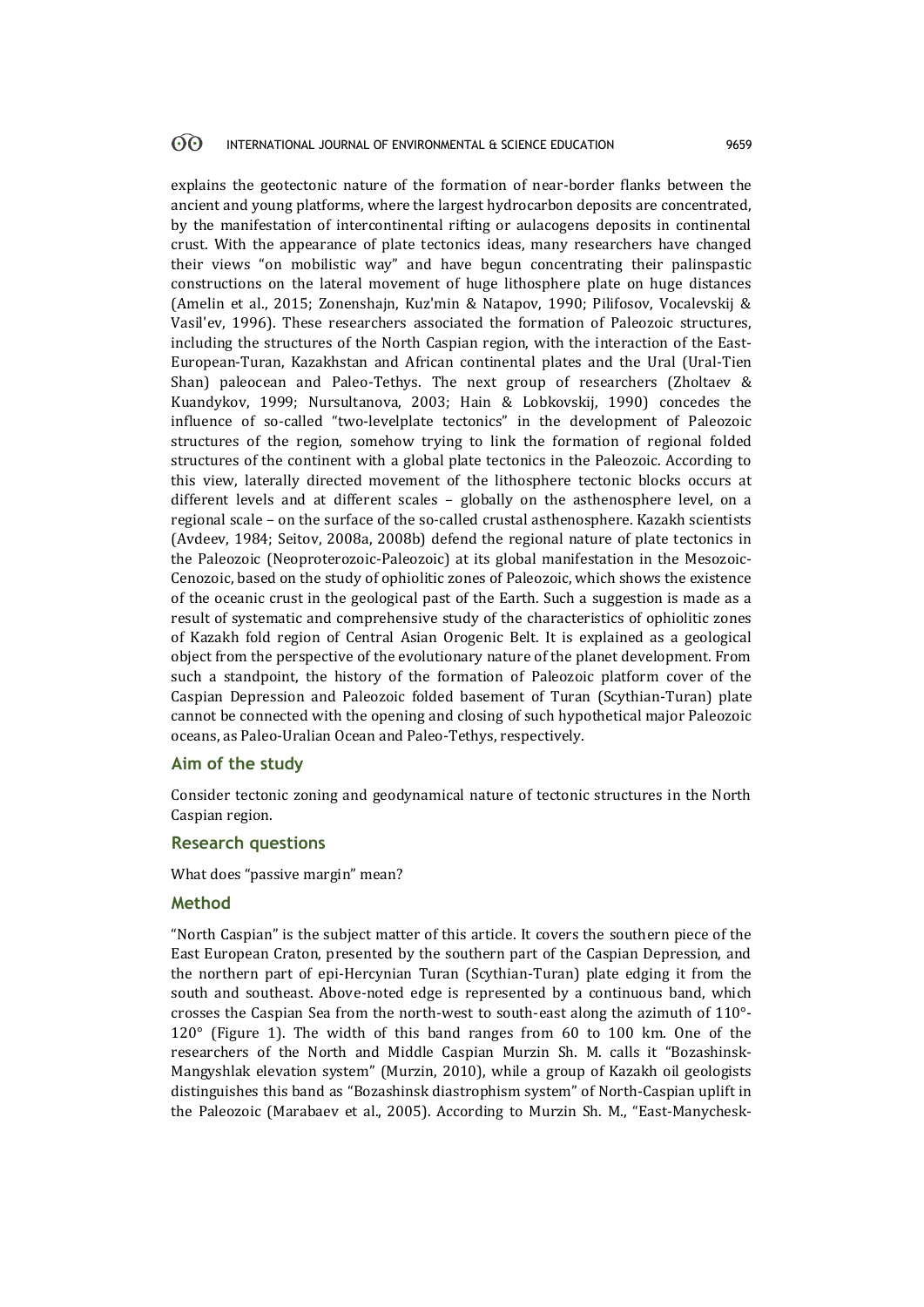South-Mangyshlak system of downfolds" (Murzin, 2010) extends along this band or "Mangyshlak diastrophism group", according to Marabaev Zh. N. et al. The latter also belongs to the Turan (Scythian-Turan) epi-Hercynian plate, and it is already regarded as a part of the Middle Caspian.



**Figure 1.** The structural-tectonic map of the Caspian Sea (Kazakhstan part) and adjacent territory of the Paleozoic complexes (Map taken from (Pilifosov et al., 1996)

Another specific structure "bear against" the area of junction of two large plates with different time consolidation (ancient Caspian Depression and young Turan plate) within the North Caspian by its western continuation. Pilifosov V. M. et al. (1996) call it "South-Emba elevation", or "South-Emba downfall (rift)", according to Marabaev Zh. N et al. (2005) and Nursultanova S. A. (2003). This narrow zone has a width of 30-35 km, stretches from north-east to south-west for a distance of 500 km, and its southwestern extension "enters" the Caspian Sea. Its specificity lies in confinedness to the southeastern edge of the ancient Caspian Depression. However, the lower part of the Paleozoic section of the edge, as opposed to the central regions of the syncline, is heavily disturbed. That is why this flank structure is considered by many researchers separately from the Caspian Depression.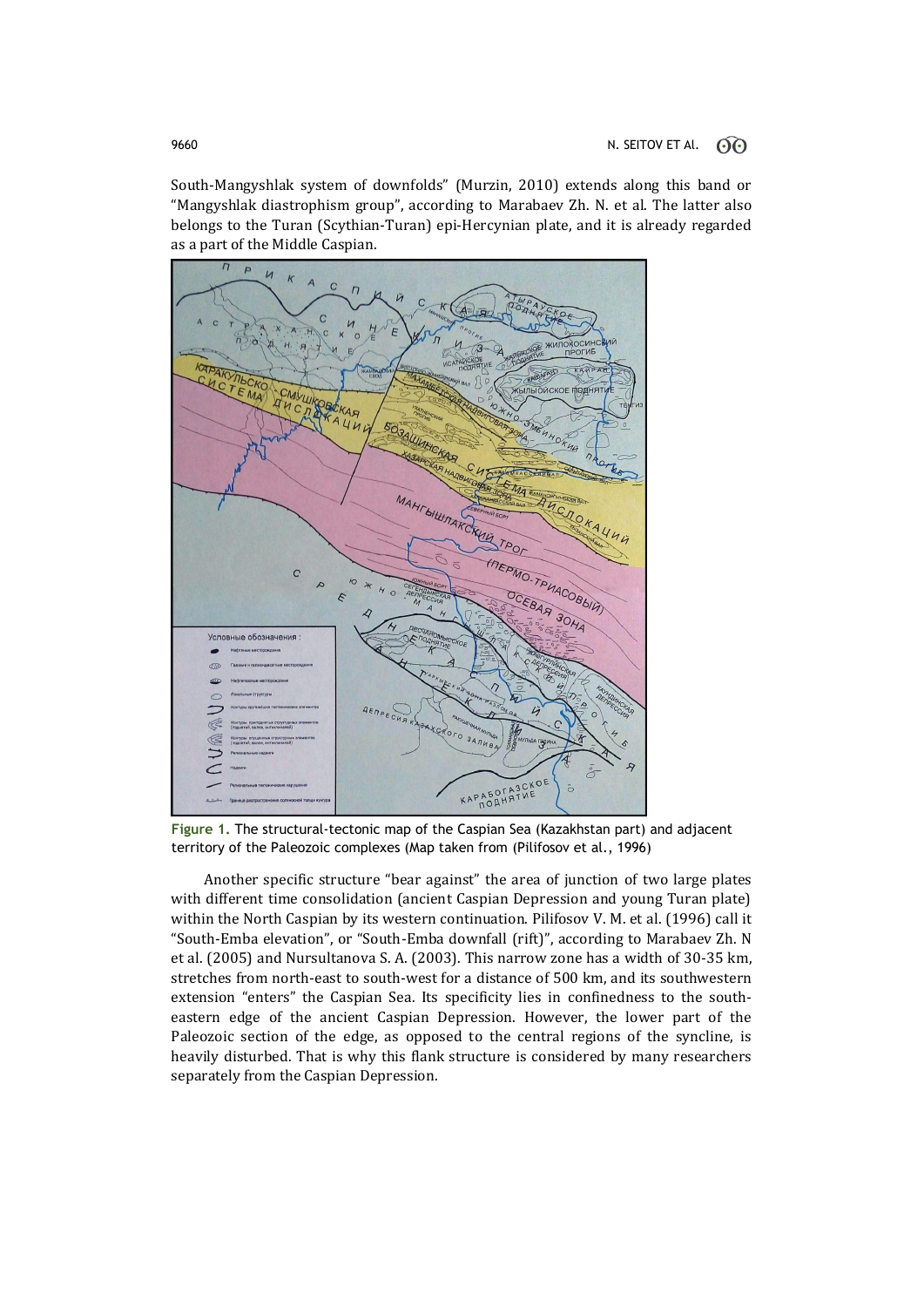#### $\odot$ INTERNATIONAL JOURNAL OF ENVIRONMENTAL & SCIENCE EDUCATION 9661

Dealing with problems on the correctness of the chosen principle of tectonic zoning of the North Caspian region and clarification of the geodynamical nature of the formation of structures is carried out by analysis and synthesis of existing views on these issues. They are also generalized in accordance with the idea of the regional nature of plate tectonics in the Paleozoic (Neoproterozoic-Paleozoic) stage of planet development in its global manifestation in the Mesozoic-Cenozoic.

## **Data, Analysis, and Results**

The main goal of the study of North Caspian region is to find out the features of the geological structure of this region due to the potential oil-and-gas content of sedimentary cover sections of the platforms. Achieving this goal is impossible without finding geotectonic and geodynamical nature of the formation of large tectonic elements of the earth's crust, which have potential oil and gas bearing structures. These are the Caspian Depression of Precambrian stabilization and Turan (Scythian-Turan) epi-Paleozoic plate, as well as flank structures, which "join them".

It is known that tectonic zoning issues play a crucial role in regional studies. Wellchosen principle of tectonic zoning and consideration of studied area as a part of one or another type of major structural elements of the earth's crust determine the correctness of the results of regional studies in many cases. This also applies to petroleum geology. Hydrocarbon deposits are usually associated with the platform cover, which structurally develops differently, depending on the age of the folded basement.

It is well known that tectonic zoning and allocation of regional structures of the earth's crust are based primarily on the features of the geological history of reviewed area of the earth's crust, identified as a result of geological and geophysical studies. There are several principles of tectonic zoning, based on geological history of the object. In practice, two most frequently used principles are:

– zoning according to time of the final phase of folding;

– zoning according to the time of transition of the oceanic structure of the geological past of the planet in the continental structure.

This first principle is used in practice since the time of recognition of the leading role of fixism direction in geotectonics, and geosynclines concept served as the theoretical basis of it. The second principle of zoning was implemented in practice due to the world geological community recognition of paradigmatic role of mobilistic direction in geotectonics, which is based on the provisions of the concept of plate tectonics.

The second principle of zoning, which based on mobilistic principles, is supposed to be more preferable, inasmuch as hardly anybody doubts in the leading role of large horizontal (lateral) movements of the lithosphere blocks in the formation of tectonic structures of the earth's crust of the last the Mesozoic-Cenozoic stage of development of the world. However, the principle of zoning according to time of the final phase of folding was successfully used under the leadership of geosynclines concept in the development of continental structures. Now it is commonly used in practice and in many cases, it even remains a prior and widely accepted principle. The phenomenon of "vitality" of the principle of zoning, based on fixism ideas, probably, can be explained for two reasons: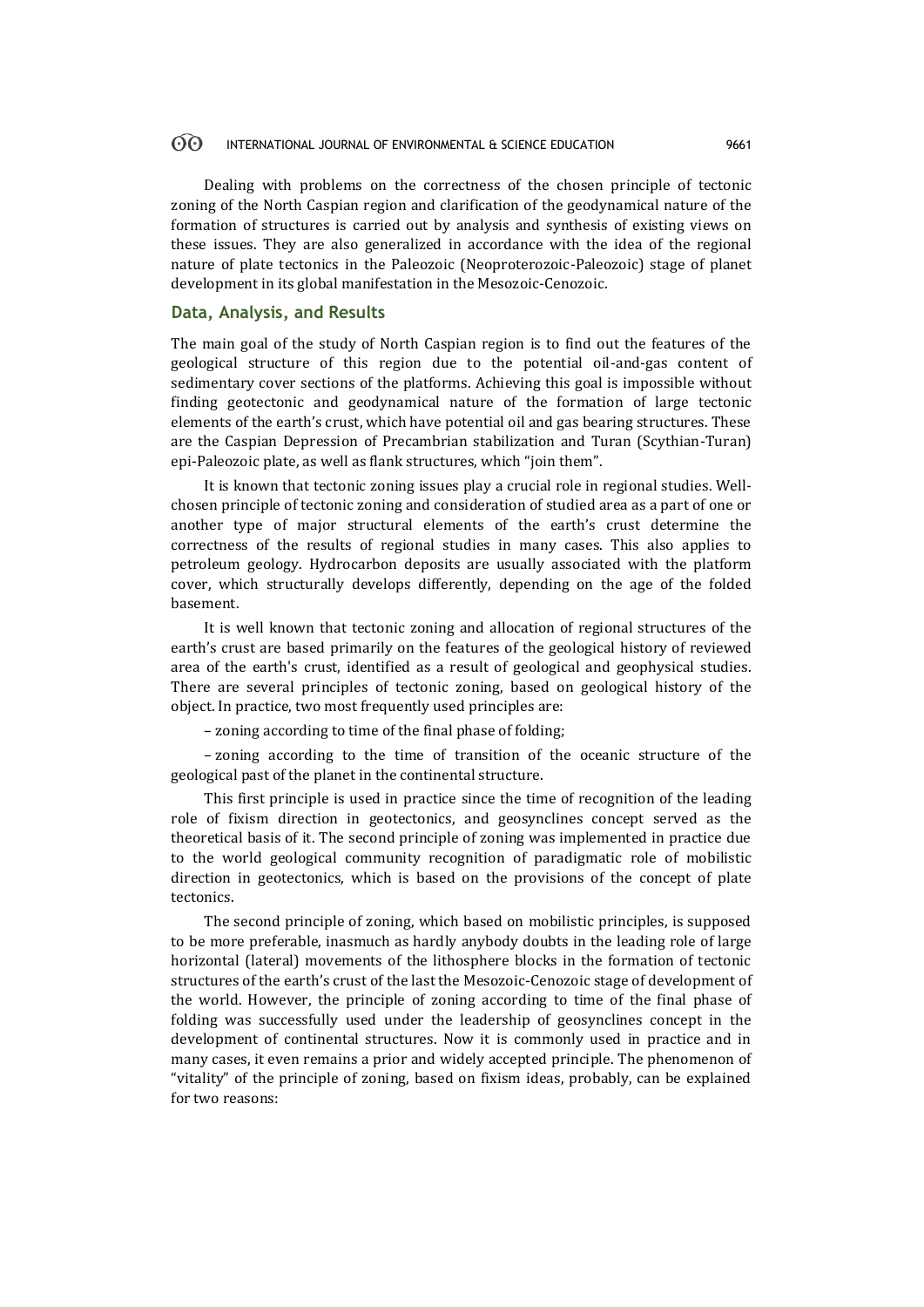1) the final phase of folding, as is well known, corresponds to the time of tectonic and magmatic activity extinction of the region and the transition of the movable area (this area used to be called "geosynclinal" area) to the platform. Such an understanding of the essence of the process shows that the time of completion of tectonic and magmatic activity plays a crucial role in this case, while issue of orientation of the tectonic stresses in space and time has a secondary role. In such case, newly formed platform becomes subjected only to epeirogenic (oscillating) movements up and down, without substantial disturbing the internal structure of the earth's crust (lithosphere) part, which is exposed to these movements; and it is very important for the formation of powerful and lightly deformed sequences of sedimentary rocks, which are associated with the formation of hydrocarbons deposits.

2) it is impossible to use the main provisions of plate tectonics in its present (Mesozoic-Cenozoic) global manifestation in order to decipher the nature of pre-Mesozoic geodynamic structures; as the link between the closing of the vast ocean and the formation of regional folded structures of the continents is very difficult or even impossible to identify.

At the same time, many scientists trying to zone the studied tectonic structures of the continents in practice from the perspective of the global plate tectonics in relation to the pre-Mesozoic structures of continental crust. Such zoning schemes are often poorly supported by factual data and are hypothetical, because they are elaborated not on the basis of careful analysis and synthesis of the material, but on the desire of the authors "to keep pace with the times" and keep up new trends in geological science.

The foregoing applies mainly to scientists studying the folded basement of ancient and young platforms on a modern denudation sheet and exposing on the surface. We can note with regret that researchers of covered by platform (sedimentary) cover plate structures also tend to use the global plate tectonics in their studies. Although, because of "inaccessibility", folded complexes with a thick cover often do not have the information required for the formulation of conclusions, which are derived as a result of interpretation of the data from the perspective of global tectonics. This observation is especially useful when we are talking about the Precambrian-Paleozoic history of the planet.

Geodynamical nature weakly disturbed platform sedimentary cover within continents is difficult to associate with the plate tectonics, since the section of sedimentary rocks is peculiar only to the passive continental margins of currently existing opening oceans. "The transition of an ocean into continent" should be carried out as a result of the closing of pre-existing ocean. Therefore, mentioned sedimentary complex should undergo severe deformation under compression, which is inherent to convergent boundaries of lithosphere plates. However, with the advent of plate tectonics theory, almost all researchers of the North Caspian region are trying to explain the geodynamical nature of the formation of the sedimentary cover of not only epi-Paleozoic Turan plate, but also the ancient Caspian Depression by the global manifestation of plate tectonics.

Some researchers of Caspian Depression tend to associate the formation of weakly disturbed Paleozoic (Neoproterozoic-Palaeozoic) sedimentary cover of the syncline with existed hypothetical large oceans in the Paleozoic (Late Precambrian-Paleozoic) stage of development of the planet. Thus, a group of Kazakh oil scientists, who drew a map of Kazakhstan's oil and gas potential (Daukeev et al., 2002), pointed out that the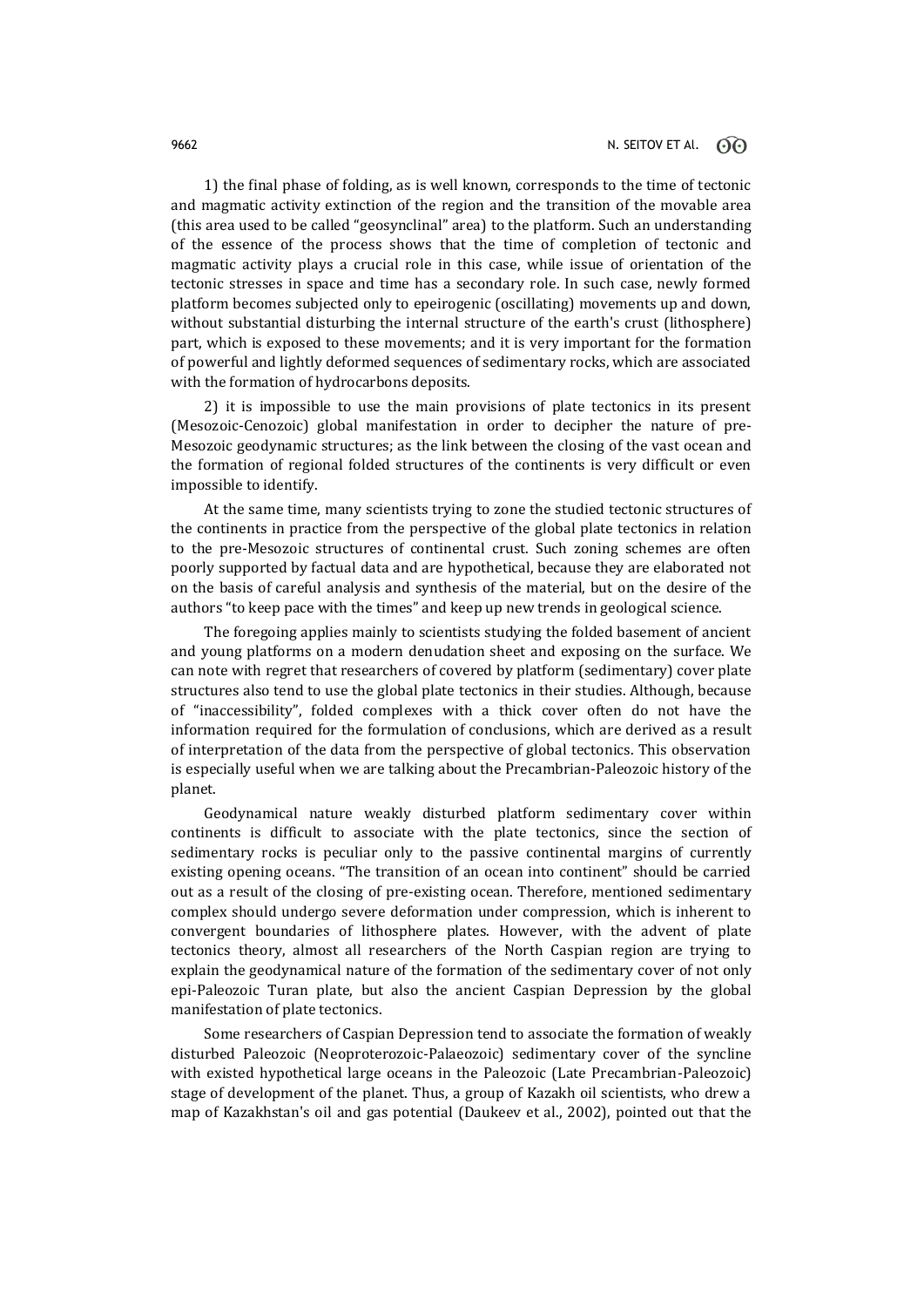#### 60 INTERNATIONAL JOURNAL OF ENVIRONMENTAL & SCIENCE EDUCATION 9663

sequences of the syncline platform cover, deposited at least in the Devonian period of the Paleozoic, were formed under conditions of passive margins. "Continental margins are seen as the primary global zones of oil and gas formation and accumulation", declares researchers (Daukeev et al., 2002), but they do not take into account the impossibility of preserving passive margins complexes within the continent in the form of slightly deformed sedimentary cover. Thought of this group of scientists is repeated by the next group of Kazakh scientists, claiming that, "from the perspective of plate tectonics, two important stages are differentiated in history of development of the region. The first stage is Paleozoic, from Devonian to Permian, when there were three huge lithosphere plates (East European-Turan, Kazakh and African), separated by two paleo-oceans (Ural-Tien Shan and Paleo-Tethys). The second stage is Mesozoic-Cenozoic, when instead of two lithosphere plates (East European-Turan and Kazakh plates) one lithosphere plate had formed, bounded by Meso-Tethys on the south" (Zholtaev & Kuandykov, 1999). The same idea is expressed by the Russian colleagues, who associate the geological nature of the studied region represented by the Caspian sedimentary basin "with the development of two global paleo-oceanic systems – Paleo-Asian or Ural-Siberian and Paleo-Tethys" (Amelin et al., 2015). In one of the last works of the Kazakh geologists, it is noted that, "Depression (referring to the Caspian Depression, author's note) corresponds more with the embedded remains of the Paleozoic ocean by the nature of the changes in its facies. In consequence of the position as pronounced gulf of the near a platform, the ocean had preserved from the conversion, during the collision between two Hercynian paleo-oceans: Uralian in the east and the Paleo-Tethys in the south" (Kuandykov & Matloshinskij, 2015). Another Kazakh researcher Zh. K. Kusanov supposes that the Riffean-Paleozoic stage of syneclise development occurred "on passive margin of the Russian Platform" (Kusanov, 2015). Group of Russian scientists, allowing the existence of the continental ditch basin of the late-Artinskian-Kungurian time, admits "the presence of intermittent connection of the ditch and the ocean" (Bulekbaev et al., 1967). One of the most active researchers of the Middle and North Caspian Sh. M. Murzin believes that "in the Middle Devonian time in place of Caspian depression a disclosure of shearing rifted basin (pull-apart type) occurred...», that «was surrounded by passive continental margins" (Murzin, 2010).

Even the abovementioned small list of publications shows a variety of opinions about the geodynamical nature of the formation of the Caspian Depression. However, the phrase "passive margin" is common to all of these ideas. It turns out that the passive margins may exist only on the margins of one or another ocean (Amelin et al., 2015; Daukeev et al., 2002; Zholtaev & Kuandykov, 1999), but they also may be embedded remains of the Paleozoic ocean (Kuandykov & Matloshinskij, 2015), or passive margin of not hypothetical ocean, but strictly of Russian Platform (Kusanov, 2015). They may even represent intercontinental ditch (Antipov et al., 2015), or the framing of the continental rift (Murzin, 2010).

In our understanding, the phrase "passive margin" should be used in relation to the margins of currently existing (developing) oceans, as continental "margins" cannot exist as a tectonic structure. Another thing is the geological assemblage of passive margins of the oceans. Within the continents, they should be present only in the strongly deformed (contorted into folds) form, as even hypothetical Paleozoic oceans without their closing and creating a tangential stress cannot turn into continents.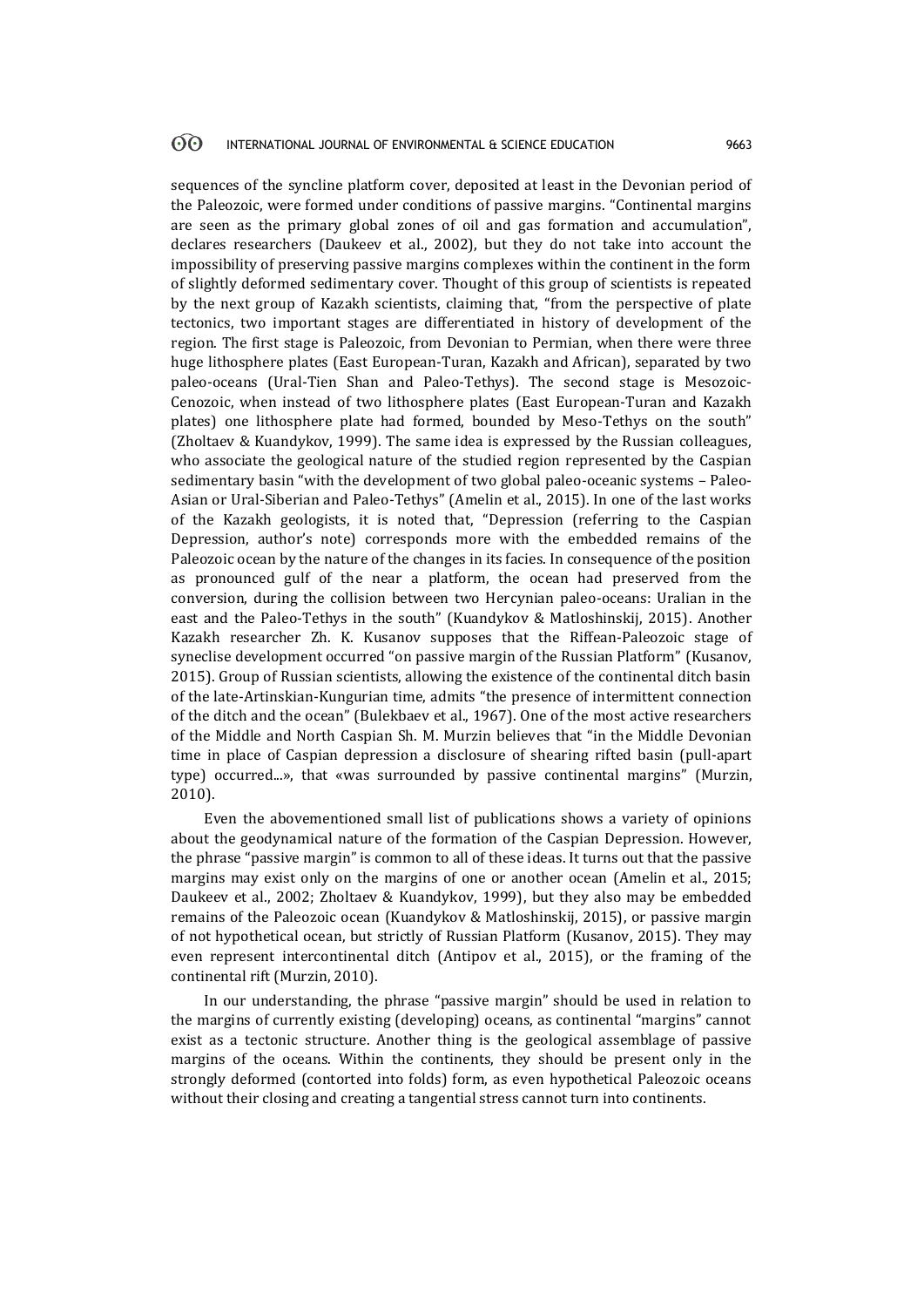If the slightly deformed cover of an ancient platform within the continent cannot be logically parallelized with passive margins of opening oceans, then, from a factual point of view, it is unacceptable to associate its formation with the closure of hypothetically large Paleozoic oceans. However, some researchers of Caspian Depression are trying to conduct such a correlation. Thus, one of the papers presented at the Third International geological conference "Atyrau-Geo-2015" has a teaser headline "Caspian Depression as part of Ural geodynamic system" (Jurish & Ulukpanov, 2015). The title of the report is a little bit shocking, as well as its content. Authors of the report attempt to explain the nature of geodynamical formation of the sedimentary cover of the Caspian Depression not even by the opening of a large hypothetical Paleo-Uralian ocean, but by its closing.

"After the completion of spreading in the Silurian-Lower Devonian, the expansion of the oceanic crust thickness and the related change of volcanism phases, the formation of the first layer of the oceanic crust occur in the Middle Devonian-early Upper Devonian period. The bottom of Paleo-Uralian Ocean represents a rigid plate in the Frasnian. The period of Upper Devonian (Famennian) – Lower Carboniferous is a period of intense geodynamical activation: the beginning and the activation of convergence of Russian and Siberian continents and closing of the Paleo-Uralian Ocean. On the western and eastern borders of the Paleo-Uralian Ocean Benioff–Wadati zones are being formed (subduction zones).

Western carbonic subduction zone, *where the Caspian Depression originated*, was formed as squeeze basin at the junction of the oceanic and continental plates. Hain V. E. notes that, "such squeeze of *small ocean basins* do not always lead to their total collapse, and they remain as a relict basin of this type, usually filling with thick layers of sediment". During the Famennian-Carboniferous and Permian, the sequence of terrigenous fluschoid rocks had accumulated with thickness of more than 5 km, burying juncture commissure of oceanic plate with Russian Platform" (Jurish & Ulukpanov, 2015).

It is understood that the position of such representations eliminates the formation of the platform cover of the Caspian Depression. A rounded syneclise could not be formed alongside elongated attributes of a large hypothetical Paleozoic ocean, abovementioned by authors as Uralian (Ural-Tien Shan) paleo-ocean. Isometric configuration of syneclise in the plan, continuality of the section of the Phanerozoic (Neoproterozoic- Phanerozoic) cover deposits, weak dislocation of this complex as a whole are clear signs of a long-term squeezing this area, rather than expanding.

The results of research made by group of Kazakh scientists on Paleozoic ophiolitic zones within the exposed part of the Kazakh folded region of Central Asian Orogenic Belt showed that great ocean did not exist in the Paleozoic (Neoproterozoic-Paleozoic) stage of development of the planet. At the time, plate tectonics "worked" on the regional scale opening and closing "micro-oceans" (Seitov, 2008a, 2008b). This conclusion has been made in result of studying spatial distribution, age of ophiolites, features of the internal structure of twelve ophiolite zones of Paleozoic and embedded rocks formation types. These structures are the only true indicator of existence of oceanic crust (the lithosphere) in the Paleozoic (Neoproterozoic-Paleozoic), "randomly scattered" throughout the territory of the Kazakh folded region in the form of structural and formational zones (width of several tens of km, length of a hundreds km). At the same time, these areas differently oriented in space, have different age of deposit and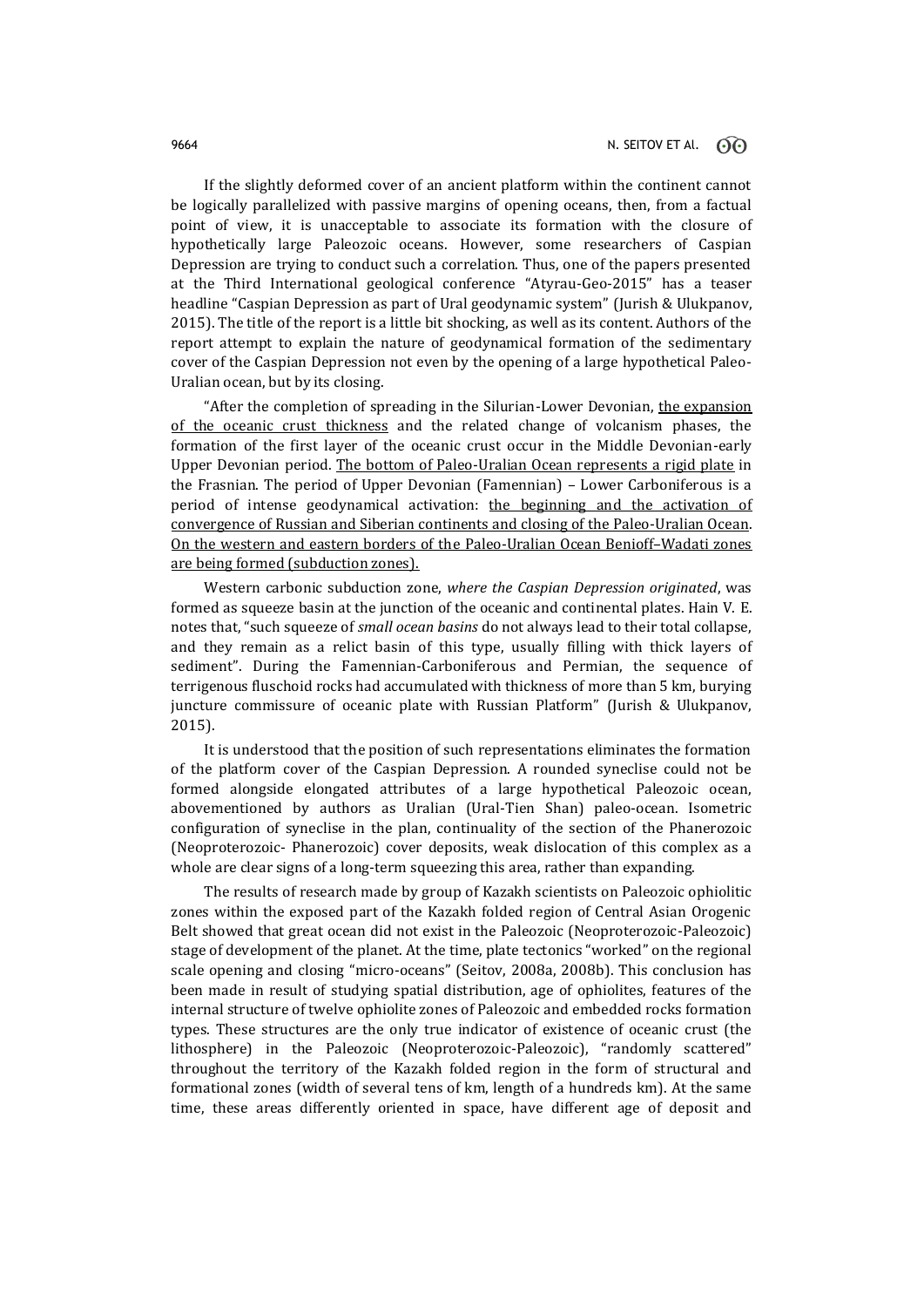#### 60 INTERNATIONAL JOURNAL OF ENVIRONMENTAL & SCIENCE EDUCATION 9665

development, and despite regional dimension, they are characterized by a complete set of fragments of geological formations. These formations are peculiar both the ocean opening stage (formations fragments of continental rifting and passive continental margins and ophiolite assemblage of rocks), and closing stage (fragments of island-arc formations, formations of marginal seas, etc.). Moreover, large arrays and small blocks of Precambrian formations, which are fragments of a mature continental crust (lithosphere) are commonly found among differently oriented Paleozoic ophiolite zones.

Represented data indicate that the conduction of tectonic zonation and determination of geodynamical nature of the formation of structures of the earth's crust of Precambrian-Paleozoic age (including the platform cover of Caspian Depression and folded basement epi-Paleozoic Turan (Scythian-Turan) plate) are wrong from the position of global plate tectonics.

The second structure referring the North Caspian, and considered in this article is the northern edge of epi-Paleozoic Turan plate, distinguished by Kazakh oil geologists as "Bozashinsk diastrophism system" (Marabaev et al., 2005). According to these authors, the Bozashinsk diastrophism system spacely corresponds to the "North-Caspian uplift in the Paleozoic", which borders with southern edge of Caspian ancient platform in the form of a relatively narrow strip (of width 60-100 km), as it was mentioned above, south-eastern bearing line. The authors disjointed this system of Paleozoic folding in by cross (from north-west to south-east) on the three structures - Makhambet overthrust belt, the central zone of the North-Caspian uplift and Khazar overthrust belt (Marabaev et al., 2005). At the same time, the Paleozoic formations of Makhambet overthrust belt on fault plane are thrust over the southern side of the Caspian Depression. Khazar overthrust belt is southernmost structure of North Caspian uplift limiting Bozashinsk diastrophism system from the Central-Mangyshlak trough, which is related to "Mangyshlak diastrophism system" of the Middle Caspian (Marabaev et al., 2005).

As for the geodynamical nature of structures relating to Bozashinsk diastrophism system (North Caspian uplift in the Paleozoic), Turan (Scythian- Turan) young plate is a typical representative of the combination of these structures, as the main part of the Paleozoic complex is heavily dislocated in its section (up to early Permian) and represents folded basement of young platform. Two structural level are distinguished: an intermediate level (Lower Permian- Upper Triassic deposits) and platform cover. The intermediate structural level lies down on basement rocks with a sharp angular displacement and cover rocks discordantly superpose it. The lower part of platform cover section (period from Jurassic to Miocene) is commercially oil-bearing (Seitov & Arshamov, 2015). The degree of dislocation of sequences in the intermediate level is not comparable with the degree of dislocation of complexes in folded basement. Complexes of platform cover lie horizontally, or form structures with slightly sloping angles, usually not exceeding 1-5°.

### **Discussion and Conclusion**

Some researchers of Turan (Scythian-Turan) young plate believes that the deformation of the plate's folded basement played a crusial role in the closing of so-called Paleo-Tethys, while the formation of the sedimentary cover is connected with the opening of Meso-Tethys, on the contrary. We agree with the second part of this idea, because the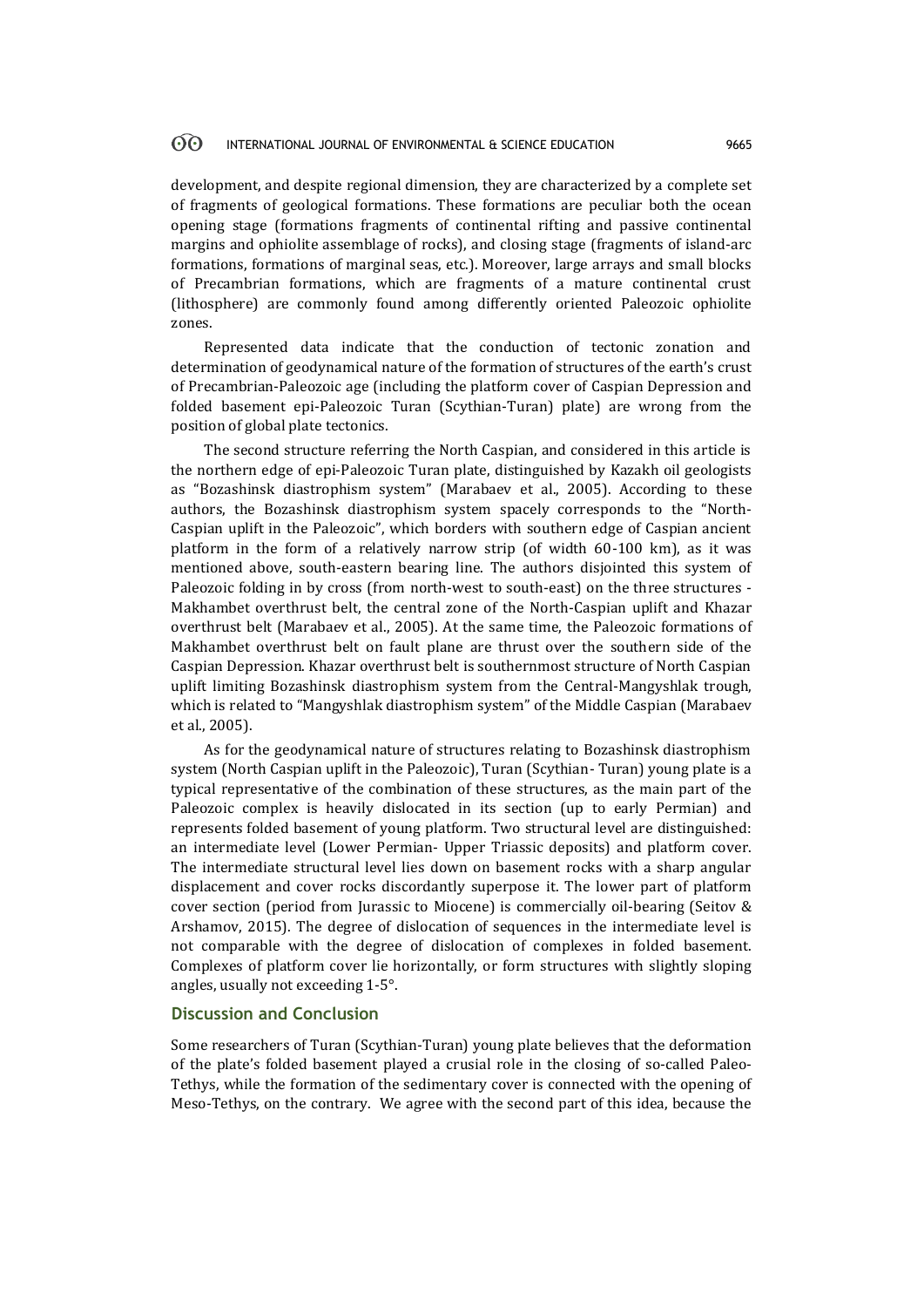sequences of the Mesozoic-Cenozoic cover of Scythian-Turan plate could be really deposited in a passive margin of Meso-Tethys, which has extensive (large) size. Scythian-Turan plate stretches as narrow band from the south-east to north-west between the East European Craton in the north and mountain structures of Alpine folding in the south (the Carpathians, the Caucasus Mountains, the Pamir Mountains, the Hindu Kush etc.). Strong deformation of the Paleozoic folded basement of the platform can be hardly explained by the closing of the supposed Paleo-Tethys, which had the same size. Ancient ocean Paleo-Tethys might be not a large ocean, but a group of several small oceans (micro-oceans), stretching in subparallel to the southern border of the East European Craton (Troickij, 2011). Thus, according to the research of the author, three microcontinents and three micro-oceans intersperses from north to south: Mid-Tien Shan microcontinent; Turkestan paleo-ocean; Alay microcontinent; Zeravshan paleo-ocean or northern Paleo-Tethys; Afghan-Tadjik microcontinent; South Paleo-Tethys. These conclusions are made based on the results of the study of folded structures of the Eastern (Asian) part of Paleo-Tethys, although a similar pattern can be observed with the detailed study of features of the geological structure of the south of the European continent, in particular, within the Caucasus Mountains. However, under the "paleo-ocean" we mean oceanic crust (lithosphere), rather than the space occupied by ocean water. Accordingly, abovementioned microcontinents and paleo-oceans could be found within a single watershed, but they would differ from each other by hypsometric marks and type of crust (lithosphere).

## **Implications and Recommendations**

The content of the above discussion shows that the geodynamical (tectonic) nature of the Caspian Depression should be mainly considered as a purely continental ancient structure, in the formation of which there is no role of plate tectonics. Global plate tectonics since the Mesozoic time and Meso-Tethys opening played a decisive role in the formation of Turan (Scythian-Turan) young plate and, consequently, of the North Caspian uplift (Bozashinsk diastrophism system). It furthered the deposition of thick terrigenous rock sequences of sedimentary cover of young platform on a passive margin of Meso-Tethys. The reason for the deformation of the Paleozoic (Precambrian-Paleozoic) foundation of this platform should probably be explained not by closing of great Paleo-Tethys, but by opening and closing of Paleozoic micro-oceans with eastwest trending, which intersperse with microcontinents with mature continental crust.

### **Disclosure statement**

No potential conflict of interest was reported by the authors.

## **Notes on contributors**

**Nassipkali Seitov** is a Doctor of Geological-Mineralogy Sciences, Professor of the Geologies Survey Exploration of Mineral Resources Department, Kazakh National Research Technical University after K. I. Satpayev, Almaty, Kazakhstan.

**Gulmira P. Tulegenova** holds a Master Degree, Doctoral Candidate at the Geologies Survey Exploration of Mineral Resources Department, Kazakh National Research Technical University after K. I. Satpayev, Almaty, Kazakhstan.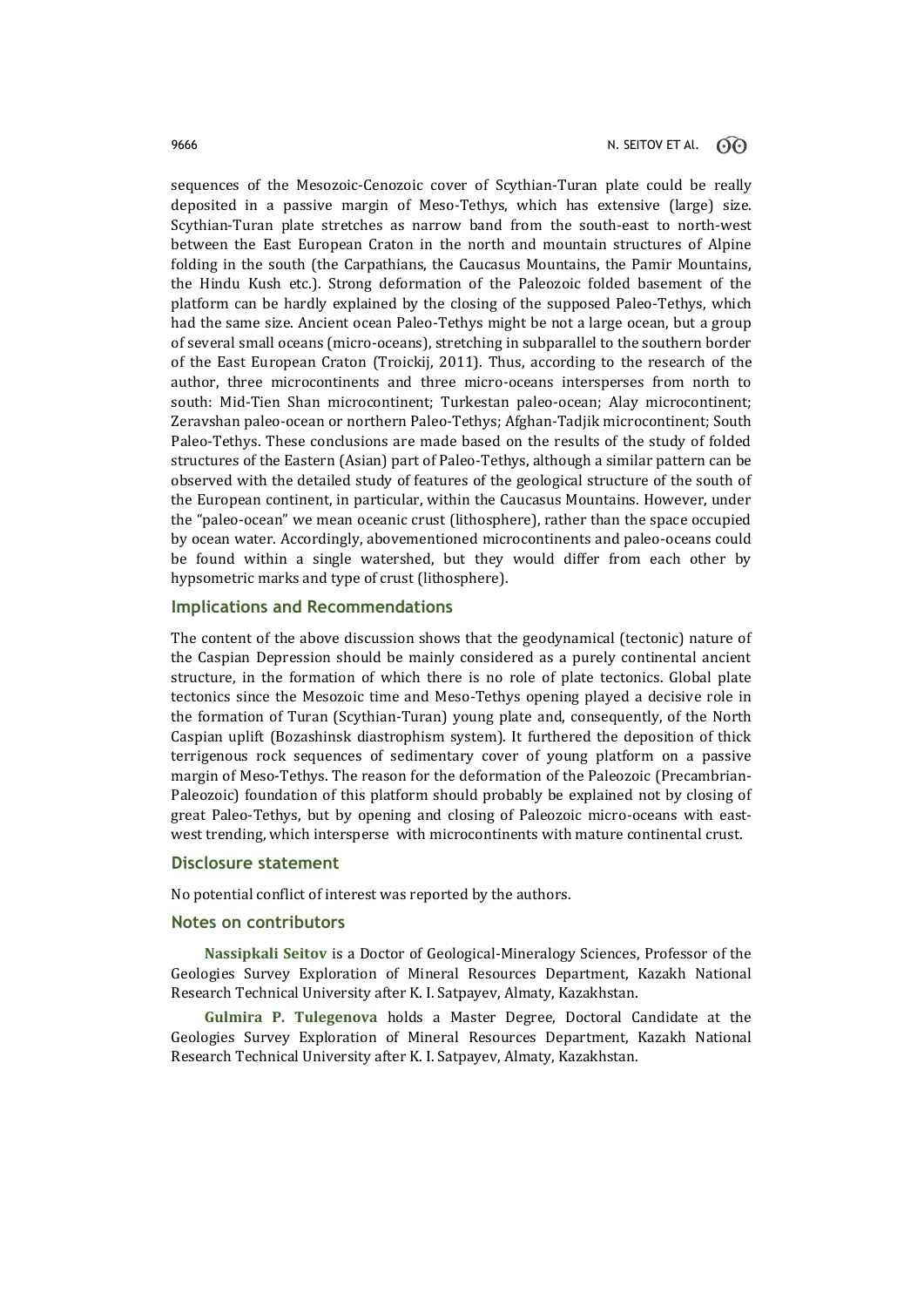### **References**

- Ajzenshtdat, G. E.-A. et al. (1967). Oil and gas sequences of the Caspian Depression. *Proceedings of VNIGRI*, *Moscow: Nedra*, vol. 253.
- Amelin, N. V. et al. (2015). Modern approach to the study of deep geological structure, tectonics and geodynamics of the crust of the Caspian Sea sedimentary basin. *Proceedings of the Third International Scientific Geological Conference Atyrau-Geo-2015. Atyrau,* 54-57.
- Antipov, M. P. et al. (2015). Nature of oil-and-gas localizing objects of tasymov type (Aktobe-Astrakhan elevation zone. *Proceedings of the Third International Scientific Geological Conference Atyrau-Geo-2015*. *Atyrau,* 37-40.
- Avdeev, A. V. (1984). Ophiolitic zones and the geological history of the territory of Kazakhstan. *Soviet Geology, 4*, 63-72.
- Avrov, P. Ja. et al. (1962). Geological structure and oil-and-gas content potential of the eastern and southeastern edges of the Caspian Depression. In *Geology and oil-and-gas content of eastern part of the Caspian Depression and its edges*. Gostoptehizdat.
- Bulat, P. V. (2016). The History of the Study of Shock Wave's Mach Reflection from the Wedge. *IEJME-Mathematics Education, 11*(5), 1151-1162.
- Bulekbaev, Z. et al. (1967). Carboniferous and Lower Permian deposits of eastern cutoff part of the Caspian Depression. *Bulletin of MOIP, Geology department, Vol. 42.*
- Daukeev, S. Zh. et al. (2002). Deep structure and mineral resources of Kazakhstan. *Oil & Gas, 3*, 248-251.
- Gareckij, R. G. et al. (1962). Deep structure of South-Emba region gravitational maximum in relation of the latest geological and geophysical data. In *Geology and oil-and-gas content of eastern part of the Caspian Depression and its edges.* Gostoptehizdat.
- Hain, V. E., & Lobkovskij, L. I. (1990). On peculiarities of formation of collisional orogens. *Geotectonics, 6,* 20- 32.
- Jurish, V. V., & Ulukpanov, K. T. (2015). Caspian Depression as part of Ural geodynamic system. *Proceedings of the Third International Scientific Geological Conference Atyrau-Geo-2015. Atyrau,* 68-71.
- Kuandykov, B. M., & Matloshinskij, N. G. (2015). New prospects of oil-and-gas content in Paleozoic shelf margin of the north of the Caspian Depression. *Proceedings of the Third International Scientific Geological Conference Atyrau-Geo-2015. Atyrau*, 32-36.
- Kunin, N. Ja., & Sopozhnikov, R. B. (1964). Tectonics and oil-and-gas content prospects of Paleozoic sediments area of South Emba gravitational maximum based on the results of the geophysical research. *Oil & Gas Geology, 4*.
- Kusanov, Zh. K. (2015). Oil-and-gas content at great depths of the Caspian basin from the perspective of the theory of stylolites formation. *Proceedings of the Third International Scientific Geological Conference Atyrau-Geo-2015. Atyrau*, 84-87.
- Marabaev, Zh. N., Zholtaev, G. Zh. et al. (2005). *Geological structure and oil-and-gas content prospects of the North and Middle Caspian.* Astana.
- Murzin, Sh. M. (2010). *Geological structure and oil-and-gas content prospects of the North and Middle Caspian:* PhD abstract. Moscow, 36 p.
- Nursultanova, S. A. (2003). *Tectonic-sedimentary structure model and oil-and-gas content of pre-Jurassic deposits of the junction zone of the Caspian Depression with a Scythian-Turan plate*: PhD abstract. Almaty, 34 p.
- Pilifosov, V. M., Vocalevskij, Je. S., & Vasil'ev, B. A. (1996). Tectonics of the junction area of the Caspian Depression and the North Ustyurt. *Geology of Kazakhstan, 1,* 66-78.
- Seitov, N. (2008a). *Genetic and Geodynamic Nature of the Paleozoic Ophiolite ures and their Surrounds from a Position of the Paleozoic Struct Regional Small Plate Tectonics*: Abstract CD-ROM. 33rd International Geological Congress. Oslo, Norway.
- Seitov, N. (2008b). *Paleozoic regional tectonics of minor plates and its base*: Abstract CD-ROM. 33rd International Geological Congress. Oslo, Norway.
- Seitov, N., & Arshamov, Ja. K. (2015). *Regional geology*. Almaty.
- Troickij, V. I. (2011). Geodynamics and evolution of the Paleozoic fold systems and Asian paleo-ocean Paleo-Tethys in Central Asia. *Proceedings of the International Conference dedicated to the memory of V. E. Khain "The current state of the Earth sciences"*. *Moscow,* 1898-1904.
- Zholtaev, G. Zh., & Kuandykov, B. M. (1999). Geodynamic model of the structure of the south of Eurasia. *Oil & Gas, 2*, 62-74.